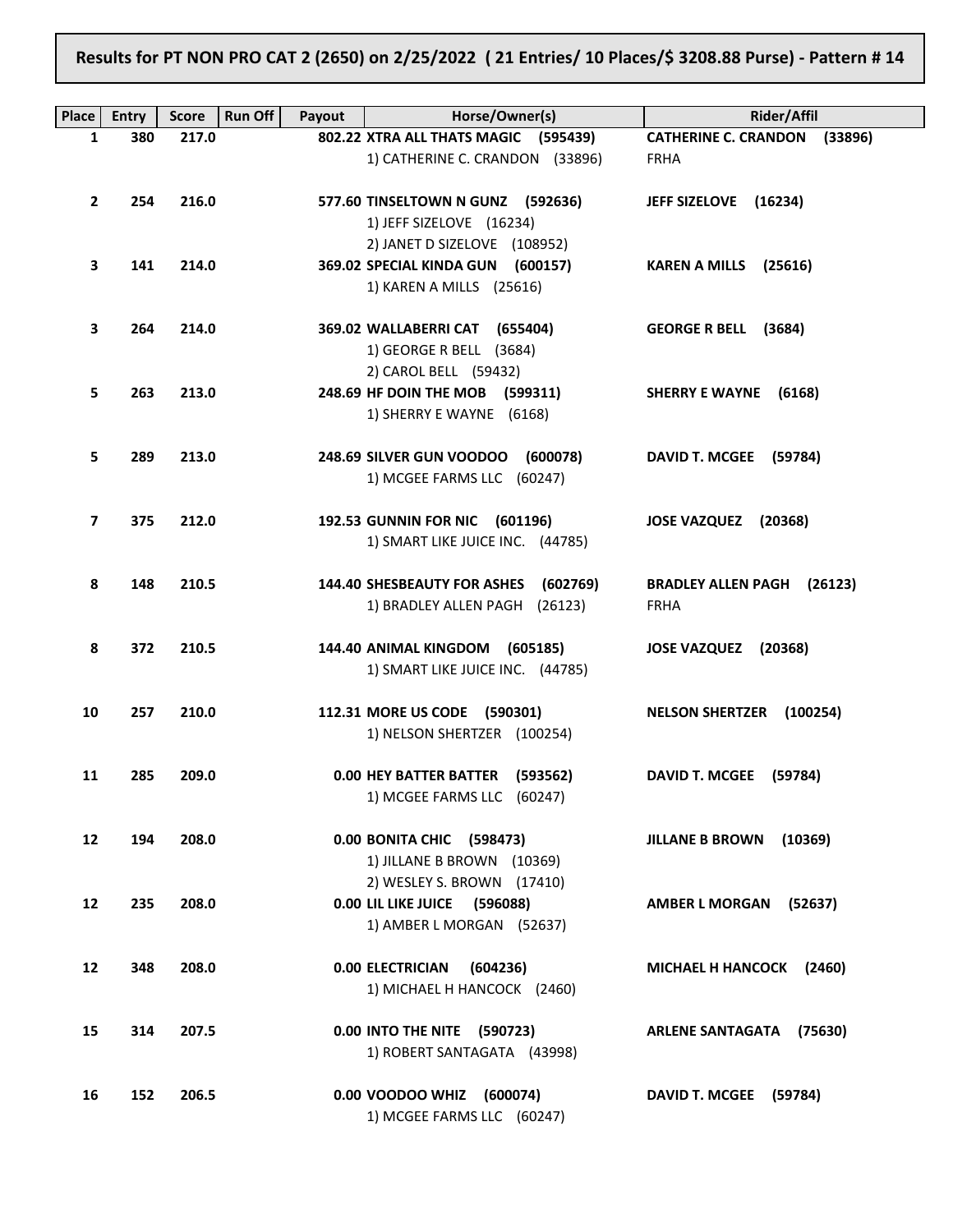| 17 | 253 | 205.5 | 0.00 RUF RIDE TO HEAVEN (611233)<br>1) JEFF SIZELOVE (16234)                              | (16234)<br><b>JEFF SIZELOVE</b>    |
|----|-----|-------|-------------------------------------------------------------------------------------------|------------------------------------|
| 17 | 261 | 205.5 | <b>0.00 CEE BLAIRTOWN</b><br>(599456)<br>1) GEORGE R BELL (3684)<br>2) CAROL BELL (59432) | <b>CAROL BELL</b><br>(59432)       |
| 17 | 342 | 205.5 | 0.00 MARK THIS MAGNUM<br>(588726)<br>1) DAVID BUFFAMOYER (37495)                          | (37495)<br><b>DAVID BUFFAMOYER</b> |
| 20 | 139 | 196.5 | 0.00 RFR VOODOOS FUEGO<br>(600871)<br>1) MARYBETH RUCKMAN<br>(34862)                      | <b>MARYBETH RUCKMAN</b><br>(34862) |
| 20 | 214 | 196.5 | 0.00 TR MR JOE<br>(597745)<br>1) MARK HURD (82983)                                        | (82983)<br><b>MARK HURD</b>        |

Show Secretary: